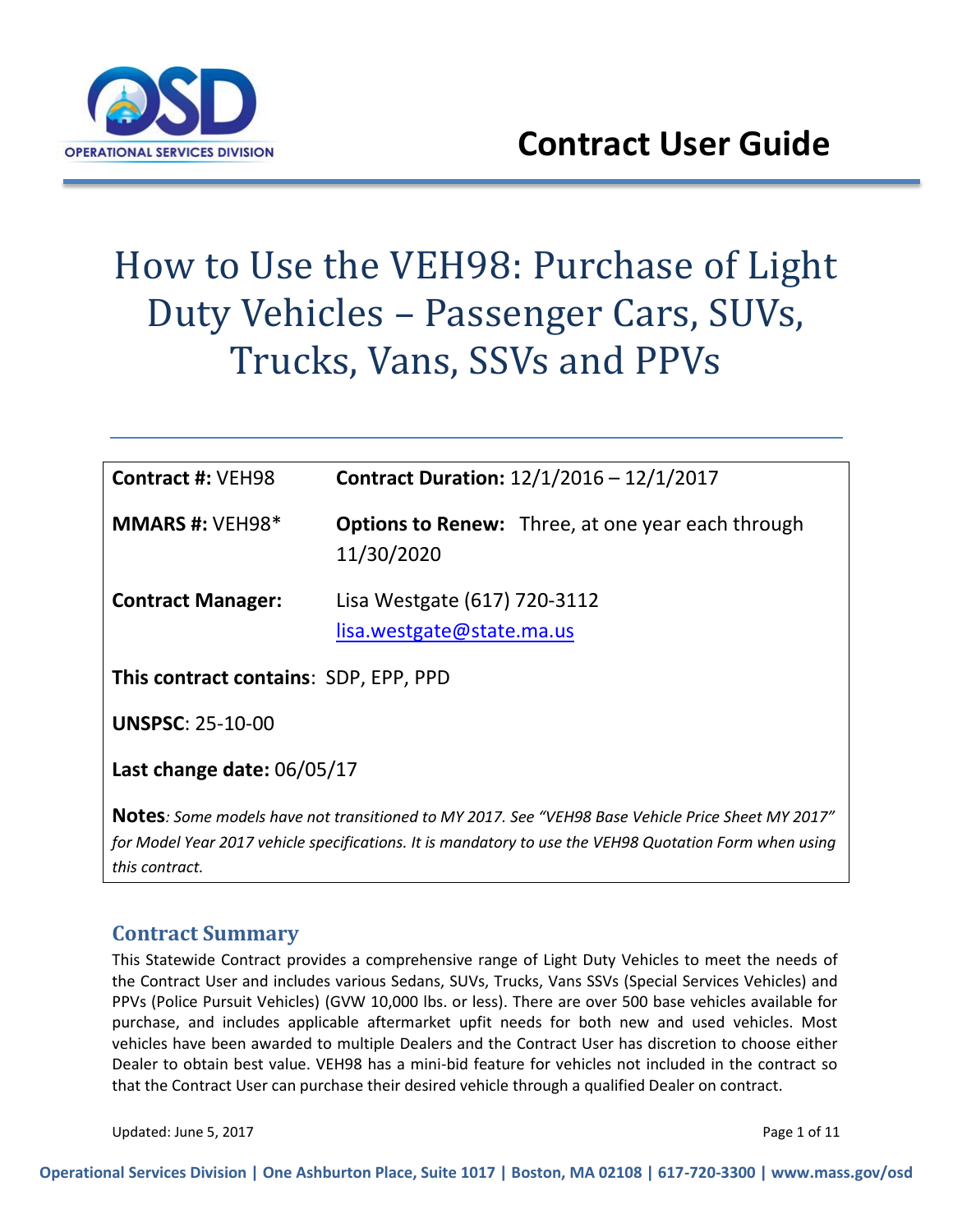

## **Benefits and Cost Savings**

- This contract offers a wide range of products in 6 Categories for outright purchase ONLY:
	- Category 1: **Passenger Cars – 30+ Vehicles**
	- Category 2: **Sport Utility Vehicles (SUVs) – 30+ Vehicles**
	- Category 3: **Vans – 170+ Vehicles**
	- Category 4: **Trucks – 275+ Vehicles**
	- Category 5: **Special Service Vehicles (SSVs) – 12 Vehicles**
	- Category 6: **Police Pursuit Rated Vehicles (PPVs) – 15 Vehicles**
- There are a variety of fuel efficient vehicles as well as Alternative Fuel Vehicles (AFVs) CNG, Hybrid, Electric, Diesel, etc.
- This contract features 12 Dealerships that offer **Chevrolet, Dodge, Ford, Hyundai, Honda, Jeep, Nissan, Ram and Toyota** products.
- Most vehicles are assigned to multiple Dealers for Contract Users to select at their discretion.
- The **Mini-Bid** feature allows Contract Users to get their desired vehicle through a VEH98 qualified Dealer.
- Discounted Accessories and Upfit of Aftermarket Add-ons are available through the awarded Dealers.
- Executive Departments have mandatory special instructions for using this contract, which can be found below and in detail in Attachment A.
- VEH98 Mandatory Quotation Form ensures clarity and transparency for all estimates/quotes.

## **Who Can Use This Contract?**

**Applicable Procurement Law:** MGL c. 7, § 22; c. 30, § 51, § 52; 801 CMR 21.00 **Eligible Entities:**

01. Cities, towns, districts, counties and other political subdivisions

02. Executive, Legislative, Judicial Branches, including all Departments & elected offices therein;

- 03. Independent public authorities, commissions and quasi-public agencies
- 04. Local public libraries, public school districts and charter schools;
- 05. Public Hospitals, owned by the Commonwealth;
- 06. Public institutions of higher education

07. Public purchasing cooperatives;

08. Non-profit, UFR-certified organizations that are doing business with the Commonwealth;

09. Other states and territories with no prior approval by the State Purchasing Agent required;

10. Other entities when designated in writing by the State Purchasing Agent

## **Pricing and Purchase Options**

VEH98 offers a variety of Light Duty products, options and services for the Contract User.

Updated: June 5, 2017 **Page 2 of 11**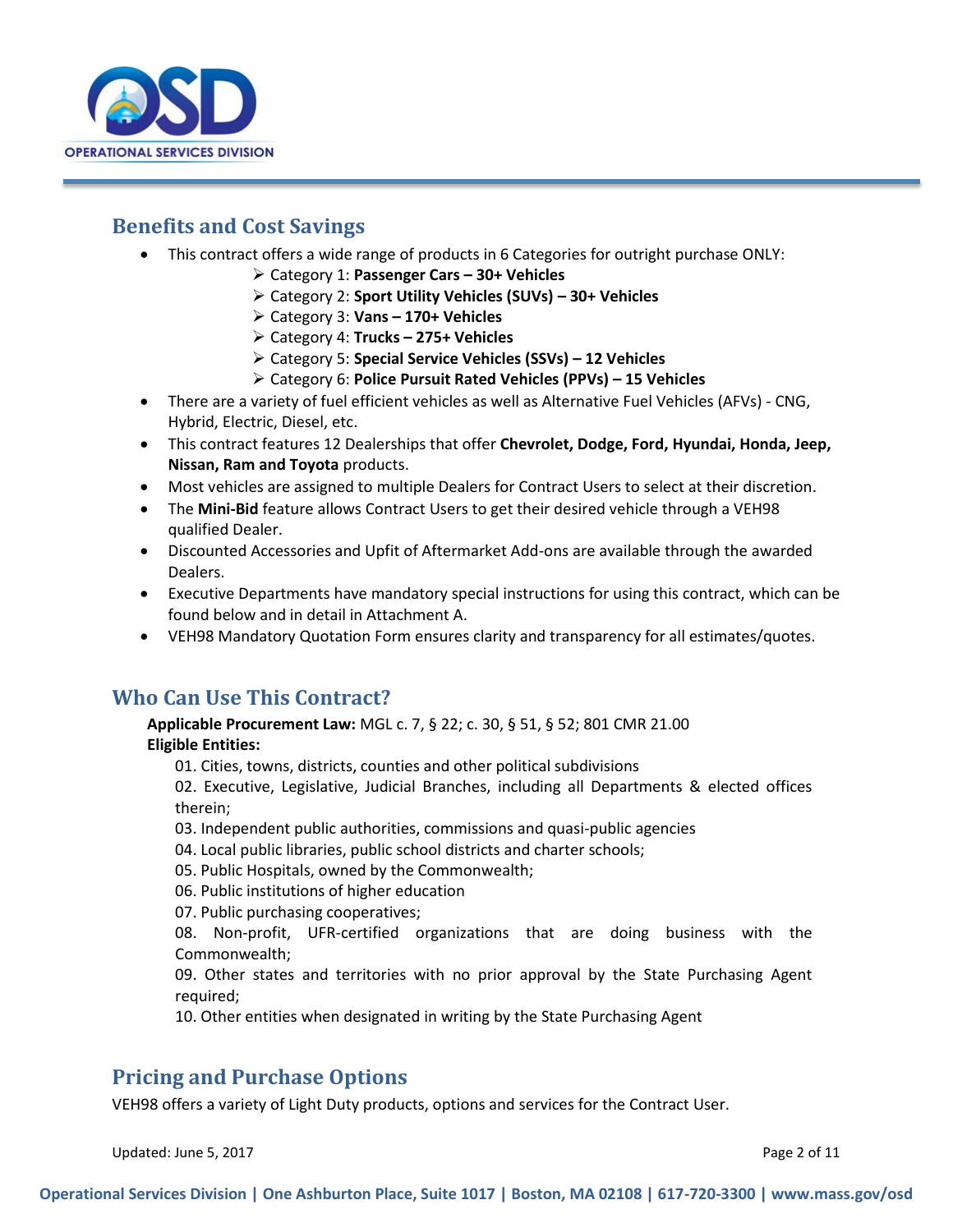

#### **Primary Function of VEH98**

1. Purchase Light Duty Vehicles: Contract Users can choose from over 500 vehicles, and most vehicles have multiple Dealer options. In cases where there are multiple options, Contract User may choose any option at their discretion. Further, the Contract User can discuss any upfitting need they may have with the Awarded Dealer, who will then arrange for the needed modifications.

**Note:** There are a variety of reasons for why each dealer is labeled a certain option. We recommend that you contact multiple dealers to discuss your needs and select the dealer that your discretion.

**Click here for:** [COMMBUYS List of Dealers and their MBPOs](https://www.commbuys.com/bso/external/advsearch/searchContract.sdo) 

## **Alternate Functions of VEH98 (specific directions are in the respective COMMBUYS Master Blanket Purchase Orders)**

- 1. Purchase an "Off Contract" Vehicle/Mini-Bid Feature: For Base Vehicles not offered on contract, Contract Users may spec their desired vehicle and seek 3 quotes from the VEH98 Qualified Dealers; this feature is only available through COMMBUYS in the Master MBPO: [PO-16-1080-](https://www.commbuys.com/bso/external/purchaseorder/poSummary.sdo?docId=PO-16-1080-OSD03-SRC02-00000006279&releaseNbr=0&parentUrl=contract) [OSD03-SRC02-00000006279.](https://www.commbuys.com/bso/external/purchaseorder/poSummary.sdo?docId=PO-16-1080-OSD03-SRC02-00000006279&releaseNbr=0&parentUrl=contract) For details and instructions select the document labeled "VEH98 Attachment B COMMBUYS Instructions for Mini Bid and Upfit Solicitation" within the MBPO.
- 2. Upfit of "Existing" Vehicles: For "older" vehicles that need upfitting and not covered by FIR04 (Public Safety Equipment, Supplies, Services and Repairs Statewide Contract), Contract Users may spec vehicle upfit for the existing vehicle(s), and seek 3 quotes from the VEH98 Qualified Dealers; this feature is only available through COMMBUYS in this [PO-16-1080-OSD03-SRC02-](https://www.commbuys.com/bso/external/purchaseorder/poSummary.sdo?docId=PO-16-1080-OSD03-SRC02-00000006279&releaseNbr=0&parentUrl=contract) [00000006279](https://www.commbuys.com/bso/external/purchaseorder/poSummary.sdo?docId=PO-16-1080-OSD03-SRC02-00000006279&releaseNbr=0&parentUrl=contract). For details and instructions select document labeled "VEH98 Attachment B COMMBUYS Instructions for Mini Bid and Upfit Solicitation" within the MBPO.

#### **Factory Options and Accessories, and After Market Add-Ons**

- o OEM Factory Options and Accessories are available for a Percent (%) Discount off of MSRP. Percent Discounts are available per manufacturer by Dealer and are listed next to the Bid Price found in the VEH98 Base Vehicle Price Sheet. Users can request MSRP Pricing at any time.
- o After Market Add-ons are also available for a percent discount by manufacturer; user may request MSRP List Pricing at any time from Dealer.
- $\circ$  Equipment Transfer is available for a flat rate per job as listed in the "Upfit" sheet of each Dealer MBPO.

#### **VEH98 Quotation Form**

The VEH98 Quotation Form is mandatory for all VEH98 purchases. This Form contributes to clarity and transparency for both the Contract User and the Dealer. This form establishes accurate delivery dates; transaction details; contact information; and clear pricing for final vehicle including any factory options, aftermarket add-ons or other services.

#### **Mandatory Executive Agency Procedure**

Executive Departments must download and read the **"Attachment A: Executive Branch Agency Instructions for Utilizing VEH98,"** found here [PO-16-1080-OSD03-SRC02-00000006279.](https://www.commbuys.com/bso/external/purchaseorder/poSummary.sdo?docId=PO-16-1080-OSD03-SRC02-00000006279&releaseNbr=0&parentUrl=contract) Executive

Updated: June 5, 2017 **Page 3 of 11** Page 3 of 11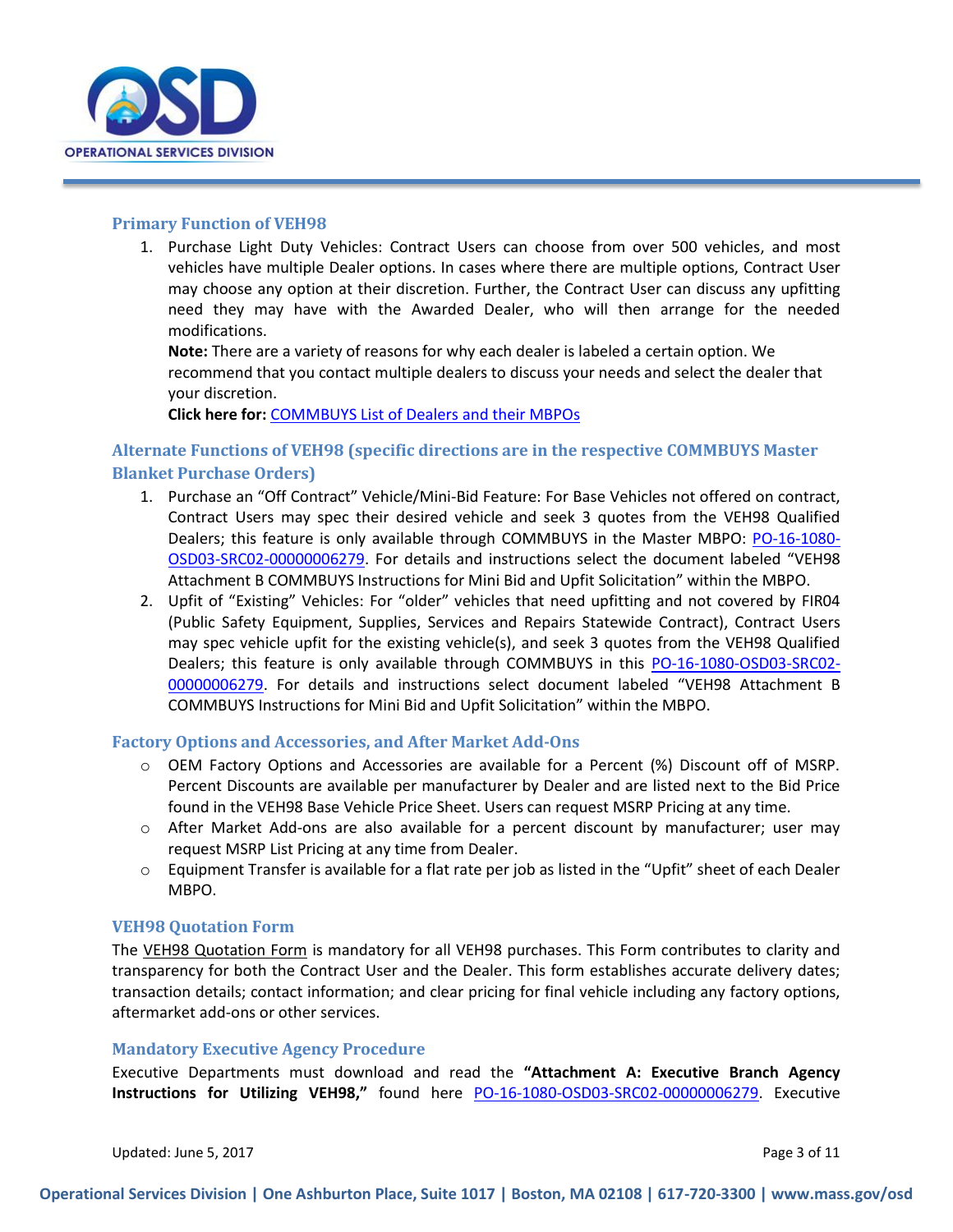

Departments may discuss vehicle needs and obtain quotes from Dealer, but the final Quote must be approved by OVM and accompany an approval letter before Dealer can place the vehicle order. Please note that OVM will make the final decision on the purchase of vehicle while taking into account the intended use and the need to purchase the most economical and fuel efficient vehicles for the Commonwealth. Thus, Executive Agencies shall purchase the base vehicles specified in the VEH98 Base Vehicles Sheet. Executive Agencies that require any factory options, packages or accessory upgrades that changes the base vehicle specifications must clearly state their reasons for upgrading to a more expensive and less fuel efficient version of the base vehicle. This statement shall include the Base Vehicle ID#, the desired upgrade(s) and the rational for the upgrade(s); attach the rational statement along with the Executive Agency Ordering Instructions for OVM's review and final approval. Vehicles purchased by Executive Departments must be delivered to the OVM lot in Westborough. Executive Departments should also note that the listed vehicle pricing on the contract spreadsheet does not include the OVM lease costs associated with the TELP and other expenses built into the OVM lease amount. Executive Departments must comply with the lease and assignment provisions of **The Office of** [Vehicle Management Policies and Procedures Manual.](http://www.mass.gov/anf/docs/osd/ovm/ovmmanual.doc)

#### **Tips for the Contract User**

- Read and understand Section 3 of VEH98 RFR for details on selecting, ordering and delivery of vehicles off of the contract – including compensation option for excessively delayed/damaged vehicles. Note: VEH98 RFR Section 3 is included as a separate attachment in the Master MBPO.
- If there are multiple Dealer options for your vehicle of choice, we recommend that you request a complete quote for your desired vehicle from each Dealer before deciding which one will receive the order.
- Note Prompt Payment Discounts (PPD) below for additional savings offered for prompt payments.
- Always verify delivery times with Dealer and understand any possible delays in the process.
- Total life cycle cost of vehicle is based on [PO-16-1080-OSD03-SRC02-00000006279.](https://www.commbuys.com/bso/external/purchaseorder/poSummary.sdo?docId=PO-16-1080-OSD03-SRC02-00000006279&releaseNbr=0&parentUrl=contract) We recommend exploring fuel efficient options and selecting fuel efficient or alternative fuel vehicles as much as possible.
- At any point in the process, the Contract User is entitled to get valid documentation of current MSRP/List pricing for their vehicle upfits and aftermarket add-ons.
- We recommend negotiating lower prices for bulk vehicle purchases.

#### **COMMBUYS**

To receive full benefits of VEH98, Contract Users must use COMMBUYS. Certain aspects of VEH98 such as Upfitting of Old Vehicles and Mini-bids are not available outside of COMMBUYS. If Contract User does not have an account, they can sign up for a free account by going to [www.commbuys.com;](http://www.commbuys.com/) Contract Users can find access to COMMBUYS trainings there as well.

#### **There are 13 MBPOs on COMMBUYS relevant to VEH98:**

| <b>MBPO Number</b><br><b>MBPO Description</b> |  |
|-----------------------------------------------|--|
|-----------------------------------------------|--|

Updated: June 5, 2017 **Page 4 of 11**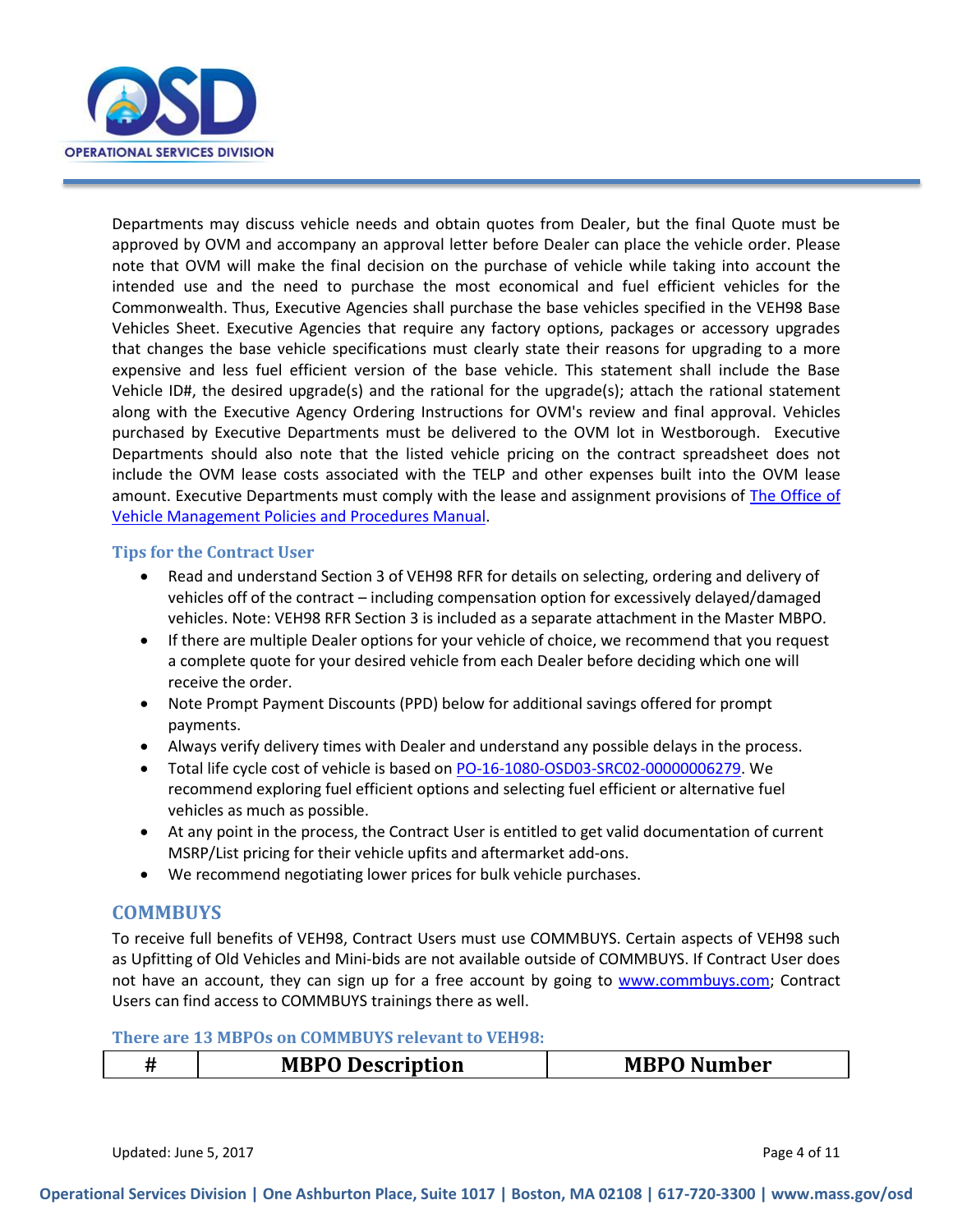

| 1.  | Master MBPO: Includes information about<br>contract, all dealers, and a list of all vehicles on<br>the contract. | PO-16-1080-OSD03-SRC02-00000006279 |
|-----|------------------------------------------------------------------------------------------------------------------|------------------------------------|
| 2.  |                                                                                                                  | PO-16-1080-OSD01-OSD10-            |
|     | Colonial Ford, Inc.                                                                                              | 00000006260                        |
| 3.  |                                                                                                                  | PO-16-1080-OSD01-OSD10-            |
|     | Colonial Imports South, Inc.                                                                                     | 00000006265                        |
| 4.  |                                                                                                                  | PO-16-1080-OSD01-OSD10-            |
|     | Colonial Nissan of Medford, Inc.                                                                                 | 00000006264                        |
| 5.  |                                                                                                                  | PO-16-1080-OSD01-OSD10-            |
|     | Colonial South Automotive, Inc.                                                                                  | 00000006262                        |
| 6.  | Ford of Hyannis dba Balise Ford                                                                                  |                                    |
| 7.  |                                                                                                                  | PO-16-1080-OSD01-OSD10-            |
|     | Gordon Chevrolet, Inc.                                                                                           | 00000006261                        |
| 8.  | Harr Imports                                                                                                     | PO-17-1080-OSD03-SRC02-9066        |
| 9.  |                                                                                                                  | PO-16-1080-OSD01-OSD10-            |
|     | Liberty Chevrolet                                                                                                | 00000006267                        |
| 10. |                                                                                                                  | PO-16-1080-OSD01-OSD10-            |
|     | <b>Manchester Honda</b>                                                                                          | 00000006268                        |
| 11. |                                                                                                                  | PO-16-1080-OSD01-OSD10-            |
|     | MHQ, Inc.                                                                                                        | 00000006852                        |
| 12. |                                                                                                                  | PO-16-1080-OSD01-OSD10-            |
|     | <b>Milford NISSAN</b>                                                                                            | 00000006266                        |
| 13. |                                                                                                                  | PO-16-1080-OSD01-OSD10-            |
|     | <b>Mirak Chevrolet</b>                                                                                           | 00000006259                        |
| 14. | PPMR Motors Inc. dba: Central Chrysler Dodge                                                                     | PO-16-1080-OSD01-OSD10-            |
|     | Jeep of Raynham                                                                                                  | 00000006263                        |

#### **To find Contract WITHOUT logging into COMMBUYS:**

- 1. Go to [www.commbuys.com,](http://www.commbuys.com/)
- 2. Click on "Contract & Bid Search"
- 3. Select the "Contracts/Blankets" radio button,
- 4. Enter VEH98 in the "Contract/Blanket" Description field
- 5. Click "Find It"
- 6. The results will display 13 "Contract/Blanket #" identified above.
- 7. Open the MBPO labeled "VEH98 Master MBPO Min Bid Upfit Solicitation" link in a new window or tab for important documents:
	- Notice the "Agency Attachments" section towards the middle there you will find the RFR, this document, VEH98 Base Vehicles Sheet, **Attachment A: Executive Branch Agency Instructions for Utilizing VEH98,** the VEH98 Quotation Form and other contract related documents. To download attachments, click on the attachment and then click on this  $\triangleq$ icon when directed to the download page.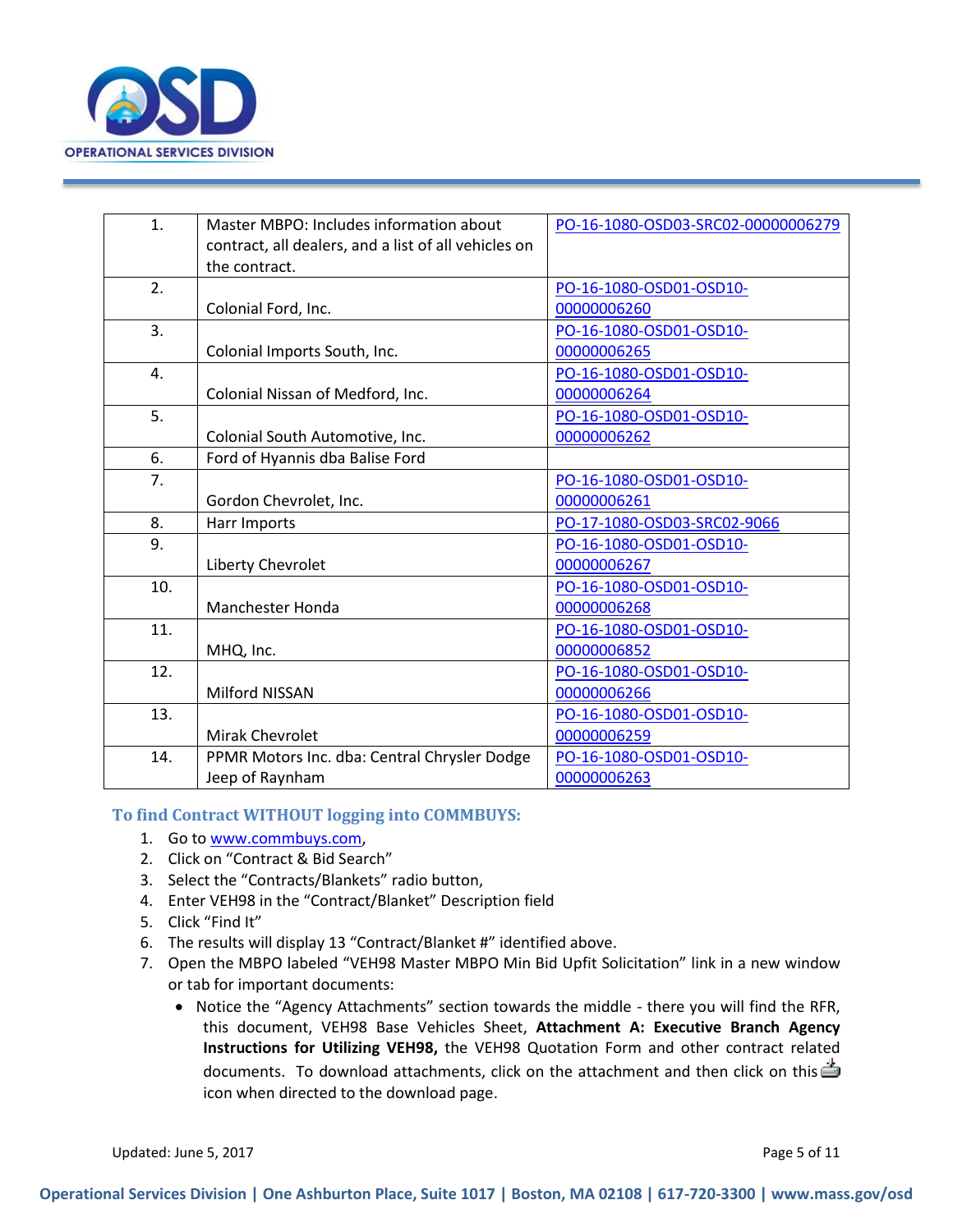

 In the "Master Blanket/Contract Dealer Distributor List" section of the MBPO is a list of all the awarded Dealers.

*To start your vehicle and options selection process:*

- 1. From the "Agency Attachment" Section of the Master MBPO, select the Excel attachment called VEH98 BASE VEHICLE SHEET, which has a complete list of VEH98 vehicles and basic details. Vehicles are separated into Tabs by Categories.
- 2. Select the base vehicle(s) from the VEH98 BASE VEHICLE SHEET where you can sort and filter by fuel, class, make, model, price, MPG, etc. to facilitate your search.
- 3. Once you have decided on your base vehicle(s), note the unique "Vehicle ID  $#$ " on the first column of the spreadsheet, and where applicable select one of the Dealers awarded the vehicle.
	- Reference the unique "Vehicle ID #" and Dealer on any order or communication during this process.
- 4. Return to the main results page displaying the 12 "Contract/Blanket #."
- 5. Listed below the "Master MBPO" are links/ MBPOs for each Dealer on VEH98, select the MBPO that corresponds to the Dealer of the vehicle(s) selected off the VEH98 BASE VEHICLE PRICING.
- 6. Each Dealer MBPO contains an Excel spreadsheet that has their respective vehicle awards and vehicle specific details such as options and accessories of those vehicles are listed in individual tabs labeled with the vehicle ID#. Also, listed is information on OEM Warranties, After-Market Add-ons, etc.
- 7. Contact the each Dealer Options to discuss your selection, request a quote and compare between the two quotes before selecting Dealer. Verify with the Dealer that you are using the Statewide Contract VEH98.

#### **If you are logged into COMMBUYS:**

- 1. Click on the "Advanced Search" magnify glass in the upper right hand corner.
- 2. Select Contract/Blanket from the drop down menu.
- 3. Type in VEH98 under "Contract/Blanket Description" and choose 3PS-Sent under "Header Major Status".
- 4. Click "Find It"
- 5. The results will display 13 "Contract/Blanket #":
	- o The Master MBPO [PO-16-1080-OSD03-SRC02-00000006279](https://www.commbuys.com/bso/external/purchaseorder/poSummary.sdo?docId=PO-16-1080-OSD03-SRC02-00000006279&releaseNbr=0&parentUrl=contract) is a location where OSD posts all contract documents and a list of all vehicles on Contract. This MBPO supports the Mini Bid and Upfit Solicitations feature; all Mini-Bids and Upfit Solicitations must be processed through the line items in this MBPO.
	- o The next 12 MBPOs are associated with each Dealer on the contract.
- 6. To view a specific Dealer's price sheet, click on their corresponding "Contract/Blanket#."

#### **COMMBUYS Purchase Order Instructions**

#### **Purchasing an awarded vehicle**

Once your vehicle selection(s) has been made, a quote has been established from the Dealer on the VEH98 Quotation From, and proper approvals have been acquired an order maybe placed through COMMBUYS; to place a Purchase Order on of your final vehicle order in COMMBUYS initiate a Release

Updated: June 5, 2017 **Page 6 of 11** Page 6 of 11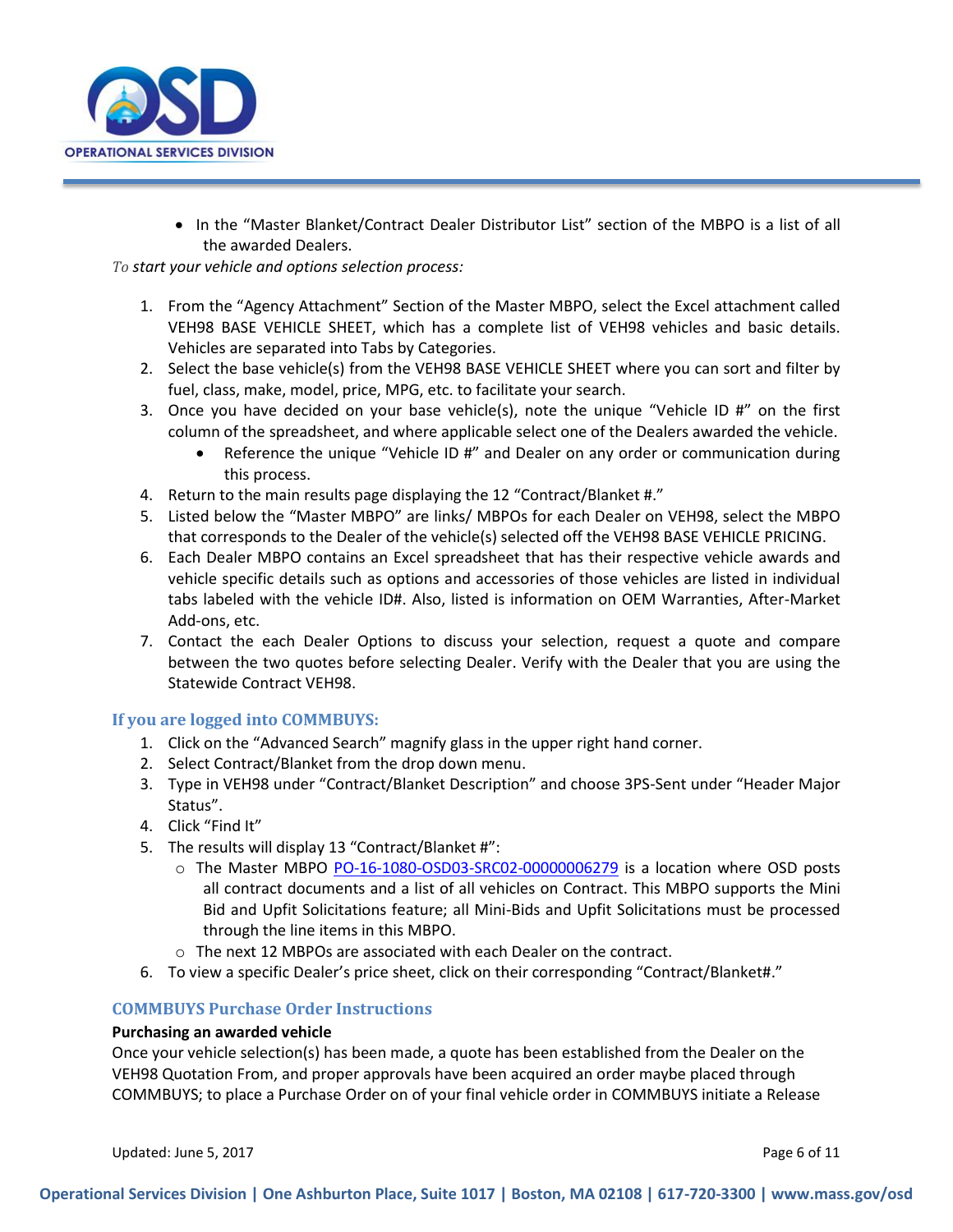

Requisition. Instructions/Job Aid for a Release Requisition or other training can be found at [OSD](http://www.mass.gov/anf/budget-taxes-and-procurement/procurement-info-and-res/training/)  [Training,](http://www.mass.gov/anf/budget-taxes-and-procurement/procurement-info-and-res/training/) the OSD training website [\(www.mass.gov/osd\)](http://www.mass.gov/osd).

**Additional Supplementary** VEH98 specific instructions for COMMBUYS Purchase Orders:

- 1. If purchasing from multiple Dealers create a separate Release Requisition for each Dealer. **TIP**  use the "VEH98 Quotation Form" to get the appropriate information to fill in the requisition below.
	- Enter the Vehicle ID # and the Dealer Name into the *"Item Description"* field of the Advanced Search. Select the line item for the Base Vehicle. Fill in the correct base vehicle price.
		- i. Note that you will not be entering a total vehicle price in the line item but the price of just the base vehicle found on the quote.
	- Enter "VEH98," the Dealer's Name and "Quoted" into the *"Item Description"* field of the Advanced Search. Select the line items for the **OEM Factory Packages Options and Accessories**, **After Market Add-Ons** and **Equipment Transferred Equipment** as appropriate.
- 2. Attach ALL quotes, forms and any other material acquired during this vehicle selection process items.

#### **Soliciting Quotes for the Mini-Bid or for the Upfit of used/old vehicles**

See VEH98 Attachment B COMMBUYS Instructions for Mini Bid and Upfit Solicitation in the Master MBPO for detailed directions.

### **Delivery**

Contract Users should pay careful attention to the following requirements that Awarded Dealers must adhere to when selling a vehicle through this contract.

- The pricing in this Contract includes delivery to any location in the Commonwealth.
- Contract users should fully inspect vehicle to verify that the options and accessories are the same as the original purchase order if applicable. Vehicle should be exactly as ordered both in specifications and price.
- Upon delivery, all vehicles shall include three sets of keys and be cleaned, serviced and ready for immediate use.
- Vehicles are to be delivered in new condition; "detail" cleaned, and is free from defects and inspected by the Purchaser upon delivery. In the event that deficiencies are found, follow VEH98 Section 3.6.2 for corrections.
- Vehicles must be delivered fully registered with state license plates (front and back) attached, valid State Inspection stickers, with the original vehicle registration form and one copy of the registration form, manufacturer's warranty, owner's manual and related information.
- All fluids must be filled to manufacturer's recommended capacity and the fuel tank must be full when the vehicle arrives at the final delivery destination.
- If there are issues email the Dealer contract manager and copy the OSD Contract Manager, Lisa Westgate, at [lisa.westgate@state.ma.us](mailto:lisa.westgate@state.ma.us)detailing discrepancies.

Updated: June 5, 2017 **Page 7 of 11** Page 7 of 11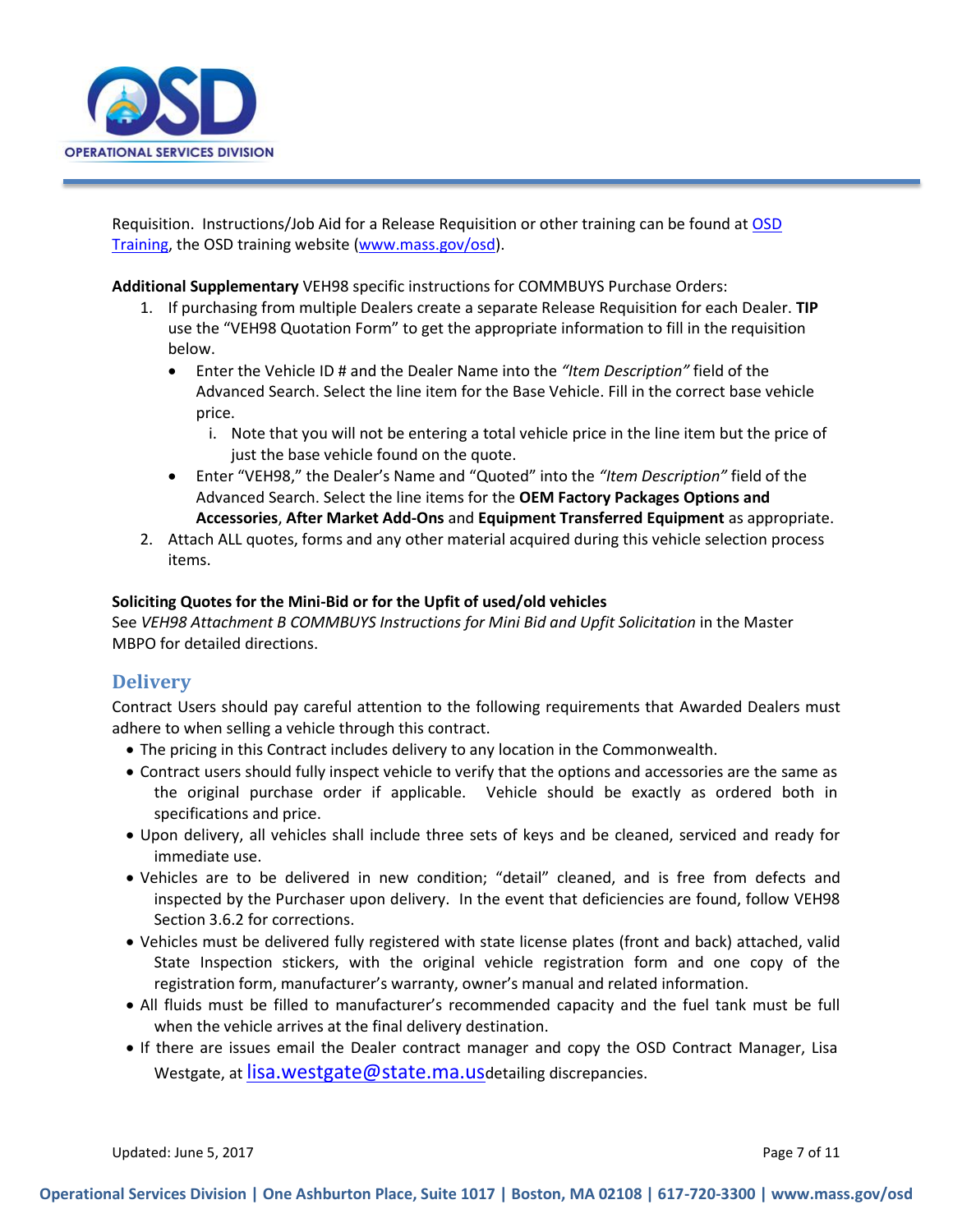

## **Awarded Dealer List and Contact Information**

*The awarded Dealers are listed below. This information can be found in the "Dealer" section of the Master MBPO on COMMBUYS.com.*

| <b>Dealer Name</b>            | <b>Franchise</b>      | Contact<br>Person   | <b>Phone/Email</b>               |
|-------------------------------|-----------------------|---------------------|----------------------------------|
| Colonial Ford, Inc.           |                       | Clay Chase          | $(774)$ 283-6400                 |
|                               | Ford                  |                     | cchase@buycmg.com                |
| Colonial Imports South,       |                       | Clay Chase          | $(774)$ 283-6400                 |
| Inc.                          | Honda                 |                     | cchase@buycmg.com                |
| Colonial Nissan of            |                       | Clay Chase          | $(774)$ 283-6400                 |
| Medford, Inc.                 | Nissan                |                     | cchase@buycmg.com                |
| <b>Colonial South</b>         |                       | Clay Chase          | $(774)$ 283-6400                 |
| Automotive, Inc.              | FCA                   |                     | cchase@buycmg.com                |
| Ford of Hyannis DBA           |                       | Dana Rodman         | (508) 3282549                    |
| <b>Balise Ford</b>            | Ford                  |                     | fordbids@aol.com                 |
| Gordon Chevrolet, Inc.        |                       | Clay Chase          | $(774)$ 283-6400                 |
|                               | <b>General Motors</b> |                     | cchase@buycmg.com                |
| Harr Imports                  | Toyota                | John Welch          | 508-573-2626                     |
|                               |                       |                     | jwelch@mhq.com                   |
| <b>Liberty Chevrolet</b>      | <b>General Motors</b> | <b>Fred Wheeler</b> | 781-287-7541                     |
|                               |                       |                     | fwwheeler1@verizon.net           |
| Manchester Honda              | Honda                 | Craig J. Peters     | 860-645-3100                     |
|                               |                       |                     | craig.peters@manchesterhonda.com |
| MHQ, Inc.                     | Ford                  | John Welch          | 508-573-2626                     |
|                               |                       |                     | jwelch@mhq.com                   |
| Milford NISSAN                |                       | Guy Bedau           | 774-462-3035                     |
|                               | Nissan                |                     | gbedau@milfordnissan.com         |
| <b>Mirak Chevrolet</b>        | <b>General Motors</b> | Jeff Calder         | 781-641-6855                     |
| Hyundai                       | Hyundai               |                     | jcalder@mirak.motosnap.com       |
| <b>Central Chrysler Dodge</b> | FCA                   | Deborah Emery       | 508-823-0101 x4222               |
| Jeep of Raynham               |                       |                     | Demery@central.us                |

## **Prompt Payment Discount (PPD)**

| <b>Dealer Name</b>               | $< 10$ days | $\vert$ < 15 days $\vert$ < 20 days $\vert$ < 30 days |  |
|----------------------------------|-------------|-------------------------------------------------------|--|
|                                  |             |                                                       |  |
| Colonial Ford, Inc.              | $0.5\%$     |                                                       |  |
| Colonial Imports South, Inc.     | 0.5%        |                                                       |  |
| Colonial Nissan of Medford, Inc. | 0.5%        |                                                       |  |
| Colonial South Automotive, Inc.  | $0.5\%$     |                                                       |  |

Updated: June 5, 2017 **Page 8 of 11**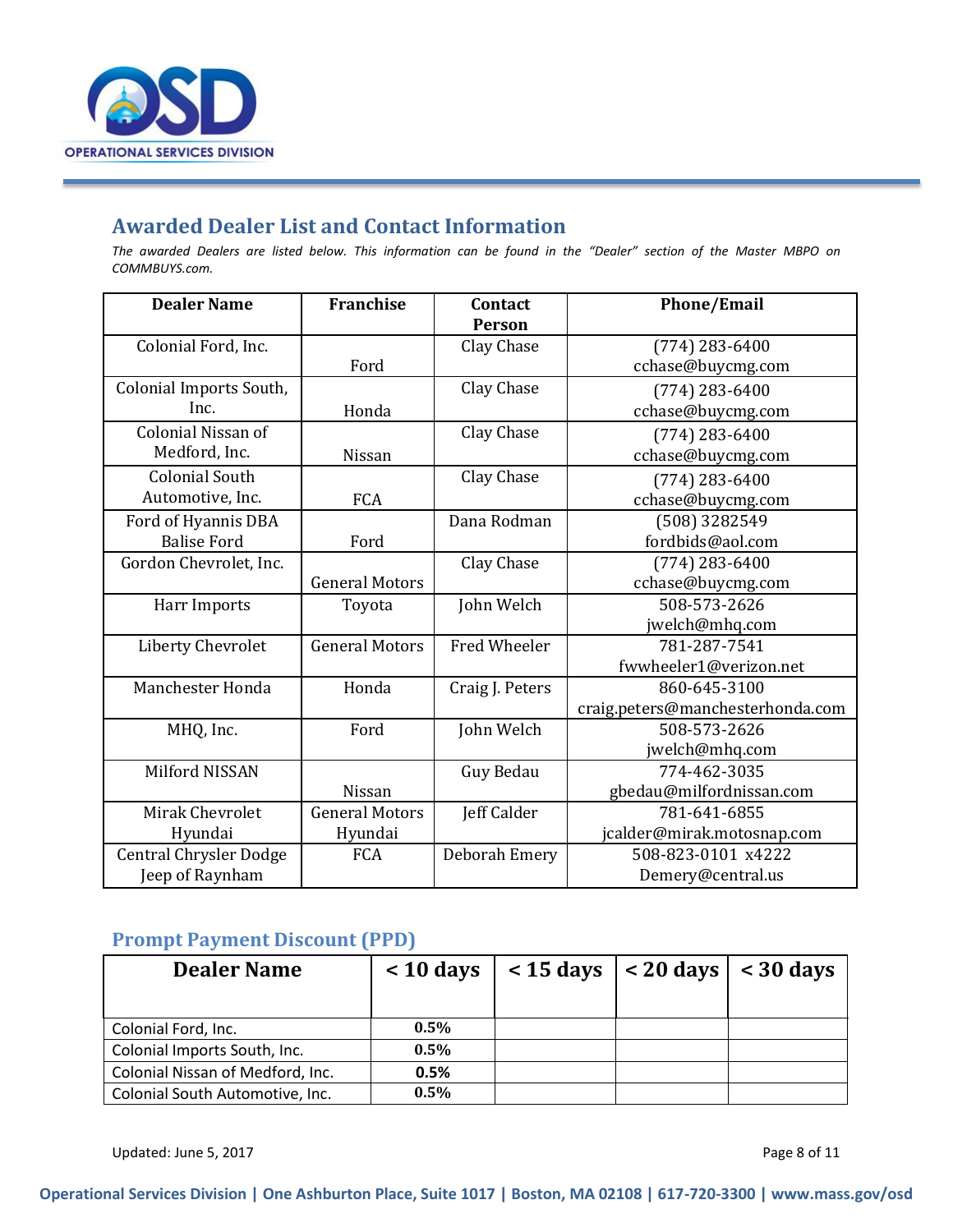

| Ford of Hyannis dba Balise Ford | $.1\%$   | $.1\%$   | $.1\%$   | $.1\%$ |
|---------------------------------|----------|----------|----------|--------|
| Gordon Chevrolet, Inc.          | $0.5\%$  |          |          |        |
| Harr Imports                    | 0.25%    |          |          |        |
| Liberty Chevrolet               | 0.75%    | $0.50\%$ | 0.25%    |        |
| Manchester Honda                | 0.25%    | 0.25%    | 0.25%    | 0.25%  |
| MHQ, Inc.                       | 0.25%    |          |          |        |
| Milford NISSAN                  | $1\%$    | 0.75%    | $0.5\%$  | 0.25%  |
| Mirak Chevrolet                 | $0.10\%$ | 0.075%   | $0.05\%$ | 0.03%  |
| Central Chrysler Dodge Jeep of  | $0.05\%$ | 0.025%   |          |        |
| Raynham                         |          |          |          |        |

## **Additional Information**:

- Vehicle specifications are available for all vehicles upon request from Dealers. Refer to the specific Dealer's options and accessories spreadsheet and verify whether the Dealer provides vehicle maintenance training, service and parts manuals, and cost if any.
- The least expensive vehicle may not necessarily be the vehicle that has best value. For instance, a higher trim level or a different factory option may be better for the intended use of the vehicle. For more information and guidance on vehicle purchasing visit [Edmunds.com](http://www.edmunds.com/car-reviews/2013-buying-guide.html) or [Kelley Blue Book.](https://www.kbb.com/?psid=19999&siomid=szqixn2b4_dc|138053942341|kelley%20blue%20book|e|26285ajd51861&segment=&enhancedvs=&bodystyle=)
- VEH98 Base Vehicle prices do not change until the renewal date December  $1<sup>st</sup>$  of each year. Exclusions may apply on a case by case basis such as model redesigns – such unscheduled price increases will be carefully reviewed by OSD before permitting on contract.
- Contract user comments and/or complaints regarding any aspect of this contract can be emailed directly to the OSD Contract Manager, Lisa Westgate, at [lisa.westgate@state.ma.us](mailto:lisa.westgate@state.ma.us).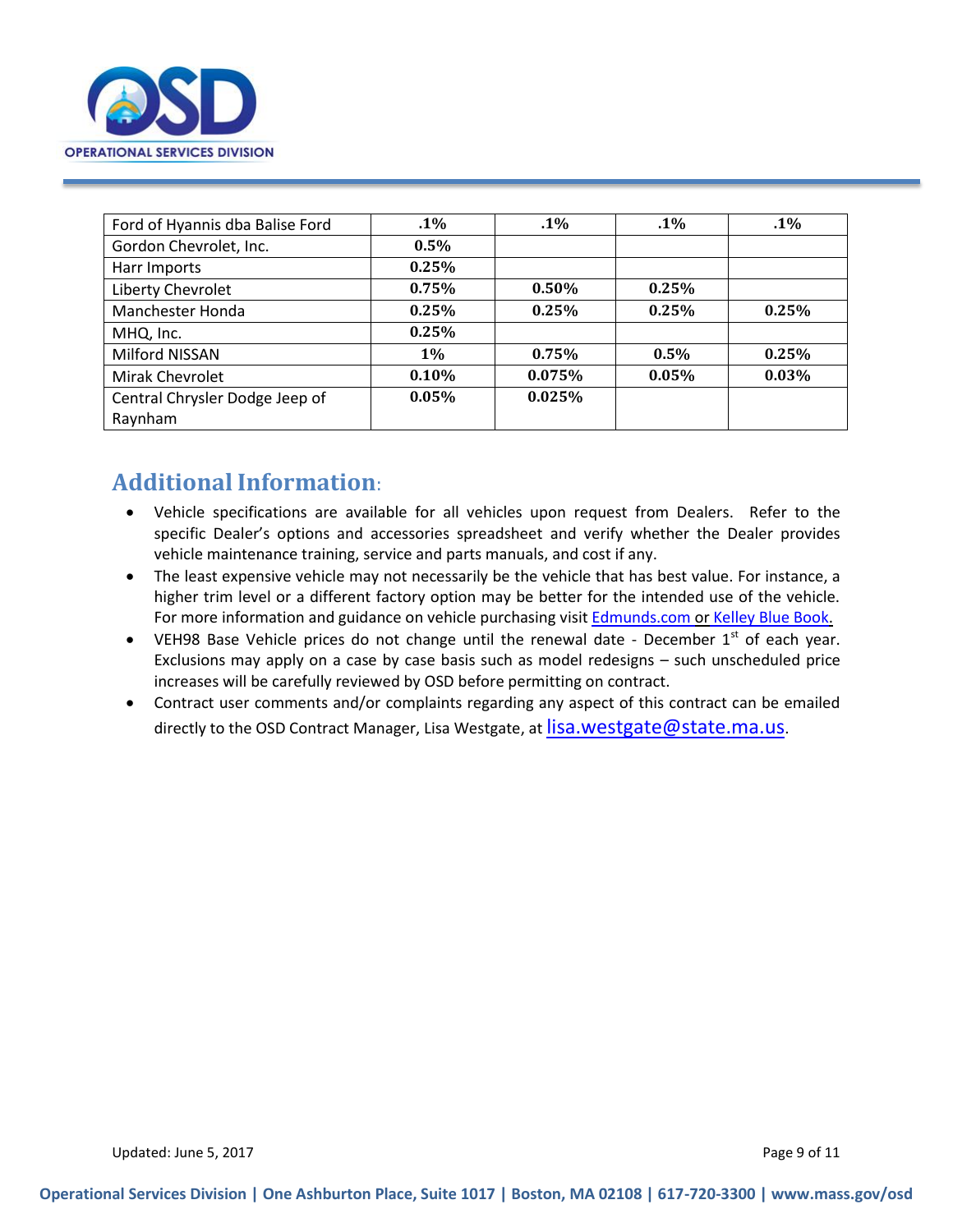

## **Environmentally Preferable Vehicles**

OSD, in consultation with the Department of Energy Resources and the Department of Environmental Protection, is recommending the purchase of more fuel efficient gasoline vehicles or those that utilize alternative fuels. Please join our efforts and consider a "Greener" alternative on the contract and consider these Tips:

- When the option is available, consider an alternative fuel vehicle: electric vehicle, or eco boost or diesel engine packages.
- Use resources like [fueleconomy.gov](http://www.fueleconomy.gov/) or consider programs like Mass EVIP (see below) to learn more about fuel-efficient vehicles, do a side by side Comparison, and find incentives or tax credits offered for AFVs.
- Opt for the high mileage gas vehicle if only AFVs are not an option.
- Refer to the table to the right for guidance on "green" options on the contract.
- While upfront costs may be greater for "Greener" vehicles, the overall long term costs of maintenance and up-keep may be less. See <http://www.afdc.energy.gov/calc/> for cost calculation of AFV ownership.

**For example:** The Ford Taurus base price is \$27,084; the cost of purchase and gas over **10 years is \$46,649**. While the Toyota Camry Hybrid base price is \$26,329; and the cost of purchase and gas for **10 years is \$37,304**. (Based on the following assumptions: 15,000 miles per year driven and fuel costs of \$3.00 per gallon; Note: this does not include maintenance costs, though overall maintenance costs have proven to be less due to the fuelefficient technologies often incorporated into these vehicles. For example, regenerative braking is a common element of fuel efficient vehicles and involves much less wear and tear of the breaks, resulting in longer break life.)

| <b>VEH98 Passenger Cars Getting &gt;32</b><br><b>MPG</b> |     |  |
|----------------------------------------------------------|-----|--|
| Gas (7)                                                  |     |  |
| Nissan Versa                                             | 35  |  |
| <b>Chevrolet Spark</b>                                   | 34  |  |
| Nissan Sentra                                            | 34  |  |
| <b>Chevrolet Cruz Eco</b>                                | 33  |  |
| Honda Civic LX                                           | 33  |  |
| Hybrid (6)                                               |     |  |
| Honda Accord Hybrid                                      | 47  |  |
| Ford Fusion Hybrid                                       | 42  |  |
| Hybrid Plug In (4)                                       |     |  |
| Ford C-Max Energi                                        | 47  |  |
| Ford Fusion Energi                                       | 47  |  |
| <b>Chevrolet Volt</b>                                    | 37  |  |
| Electric (2)                                             |     |  |
| <b>Chevrolet Spark</b>                                   | 119 |  |
| Nissan Leaf                                              | 114 |  |
| <b>Ford Focus</b>                                        | 105 |  |

*\*Table created by MA Department of Energy* 

Updated: June 5, 2017 **Page 10 of 11**